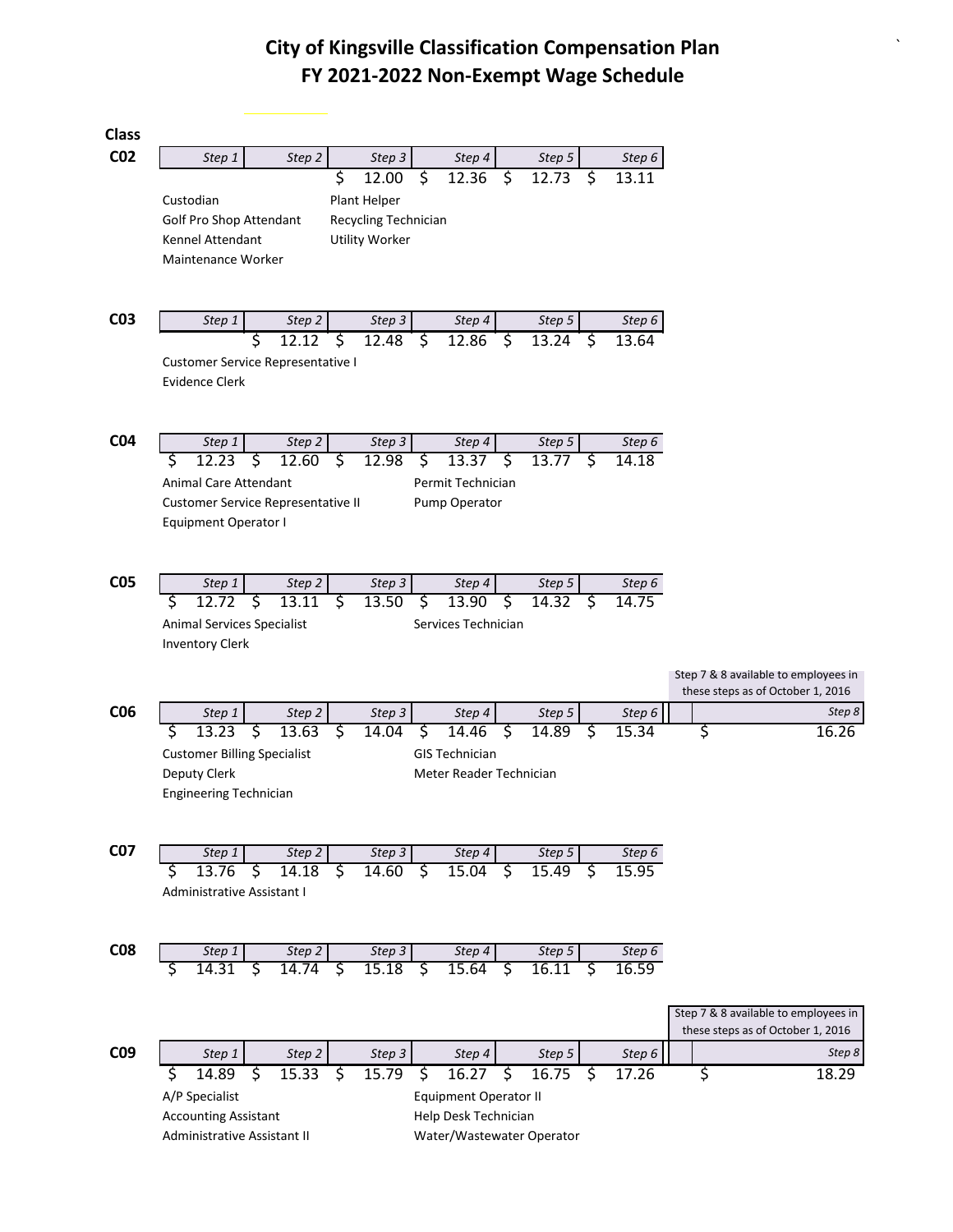`

| C10              | Step 1                            | Step 2                      |                         | Step 3                                 |          | Step 4                 |    | Step 5                           |    | Step 6             |  |
|------------------|-----------------------------------|-----------------------------|-------------------------|----------------------------------------|----------|------------------------|----|----------------------------------|----|--------------------|--|
|                  | \$<br>15.48                       | \$<br>15.95                 | \$                      | 16.42                                  | \$       | 16.92                  | \$ | 17.42                            | \$ | 17.95              |  |
|                  | <b>Administrative Coordinator</b> |                             |                         |                                        |          | Payroll Specialist     |    |                                  |    |                    |  |
|                  | Human Resource Specialist         |                             |                         | Telecommunications Operator (From C08) |          |                        |    |                                  |    |                    |  |
|                  | Lab Technician                    |                             |                         |                                        |          |                        |    |                                  |    |                    |  |
|                  |                                   |                             |                         |                                        |          |                        |    |                                  |    |                    |  |
| C11              |                                   |                             |                         |                                        |          |                        |    |                                  |    |                    |  |
|                  | Step 1<br>\$<br>16.10             | Step 2<br>Ś<br>16.58        | $\overline{\mathsf{S}}$ | Step 3<br>17.08                        | \$       | Step 4<br>17.59        | Ś  | Step 5<br>18.12                  | \$ | Step 6<br>18.66    |  |
|                  | <b>Building Inspector</b>         |                             |                         |                                        |          | Equipment Operator III |    |                                  |    |                    |  |
|                  | Code Compliance Inspector         |                             |                         |                                        |          | Paralegal              |    |                                  |    |                    |  |
|                  |                                   |                             |                         |                                        |          |                        |    |                                  |    |                    |  |
|                  |                                   |                             |                         |                                        |          |                        |    |                                  |    |                    |  |
| C12              | Step 1                            | Step 2                      |                         | Step 3                                 |          | Step 4                 |    | Step 5                           |    | Step 6             |  |
|                  | \$<br>16.74                       | \$<br>17.25                 | \$                      | 17.76                                  | \$       | 18.30                  | \$ | 18.85                            | \$ | 19.41              |  |
|                  | Maintenance Technician            |                             |                         |                                        |          |                        |    |                                  |    |                    |  |
|                  | Welder/Fabricator                 |                             |                         |                                        |          |                        |    |                                  |    |                    |  |
|                  |                                   |                             |                         |                                        |          |                        |    |                                  |    |                    |  |
|                  |                                   |                             |                         |                                        |          |                        |    |                                  |    |                    |  |
| C13              | Step 1                            | Step 2                      |                         | Step 3                                 |          | Step 4                 |    | Step 5                           |    | Step 6             |  |
|                  | Ś<br>17.41                        | Ś<br>17.94                  | \$                      | $\overline{18.47}$                     | <u>र</u> | 19.03                  | ड  | 19.60                            | \$ | 20.19              |  |
|                  |                                   |                             |                         |                                        |          |                        |    |                                  |    |                    |  |
| C <sub>14</sub>  | Step 1                            | Step 2                      |                         | Step 3                                 |          | Step 4                 |    | Step 5                           |    | Step 6             |  |
|                  | \$<br>18.11                       | ट<br>18.65                  | \$                      | 19.21                                  | \$       | 19.79                  | \$ | 20.38                            | \$ | $\overline{2}1.00$ |  |
|                  | Foreman                           |                             |                         |                                        |          |                        |    | Lead Telecommunications Operator |    |                    |  |
|                  |                                   | Lead Maintenance Technician |                         |                                        |          |                        |    |                                  |    |                    |  |
|                  |                                   |                             |                         |                                        |          |                        |    |                                  |    |                    |  |
|                  |                                   |                             |                         |                                        |          |                        |    |                                  |    |                    |  |
| C15              | Step 1                            | Step 2                      |                         | Step 3                                 |          | Step 4                 |    | Step 5                           |    | Step 6             |  |
|                  | \$<br>18.84                       | \$<br>19.40                 | \$                      | 19.98                                  | \$       | 20.58                  | \$ | 21.20                            | \$ | 21.84              |  |
|                  | Crime Scene Specialist            |                             |                         |                                        |          |                        |    |                                  |    |                    |  |
|                  | Health Inspector I                |                             |                         |                                        |          |                        |    |                                  |    |                    |  |
|                  |                                   |                             |                         |                                        |          |                        |    |                                  |    |                    |  |
|                  |                                   |                             |                         |                                        |          |                        |    |                                  |    |                    |  |
| C16              | Step 1                            | Step 2                      |                         | Step 3                                 |          | Step 4                 |    | Step 5                           |    | Step 6             |  |
|                  | \$<br>19.59                       | \$<br>20.18                 | \$                      | 20.78                                  | \$       | 21.40                  | \$ | 22.05                            | \$ | 22.71              |  |
|                  | Engineer's Assistant              |                             |                         |                                        |          |                        |    |                                  |    |                    |  |
|                  |                                   |                             |                         |                                        |          |                        |    |                                  |    |                    |  |
|                  |                                   |                             |                         |                                        |          |                        |    |                                  |    |                    |  |
| C17              | Step 1                            | Step 2                      |                         | Step 3                                 |          | Step 4                 |    | Step 5                           |    | Step 6             |  |
|                  | \$<br>20.37                       | \$<br>20.98                 | \$                      | 21.61                                  | \$       | 22.26                  | \$ | 22.93                            | \$ | 23.62              |  |
|                  | Health Inspector II               |                             |                         |                                        |          |                        |    |                                  |    |                    |  |
| <b>OTHER</b>     |                                   |                             |                         |                                        |          |                        |    |                                  |    |                    |  |
| <b>POSITIONS</b> | Min                               |                             |                         |                                        |          |                        |    |                                  |    |                    |  |
|                  | 9.00<br>S                         |                             |                         |                                        |          |                        |    |                                  |    |                    |  |

Seasonal/Temporary Employees

Example of positions include: Pool Manager/Attendants/Instructors/Lifeguards, Recreational Assistants, etc.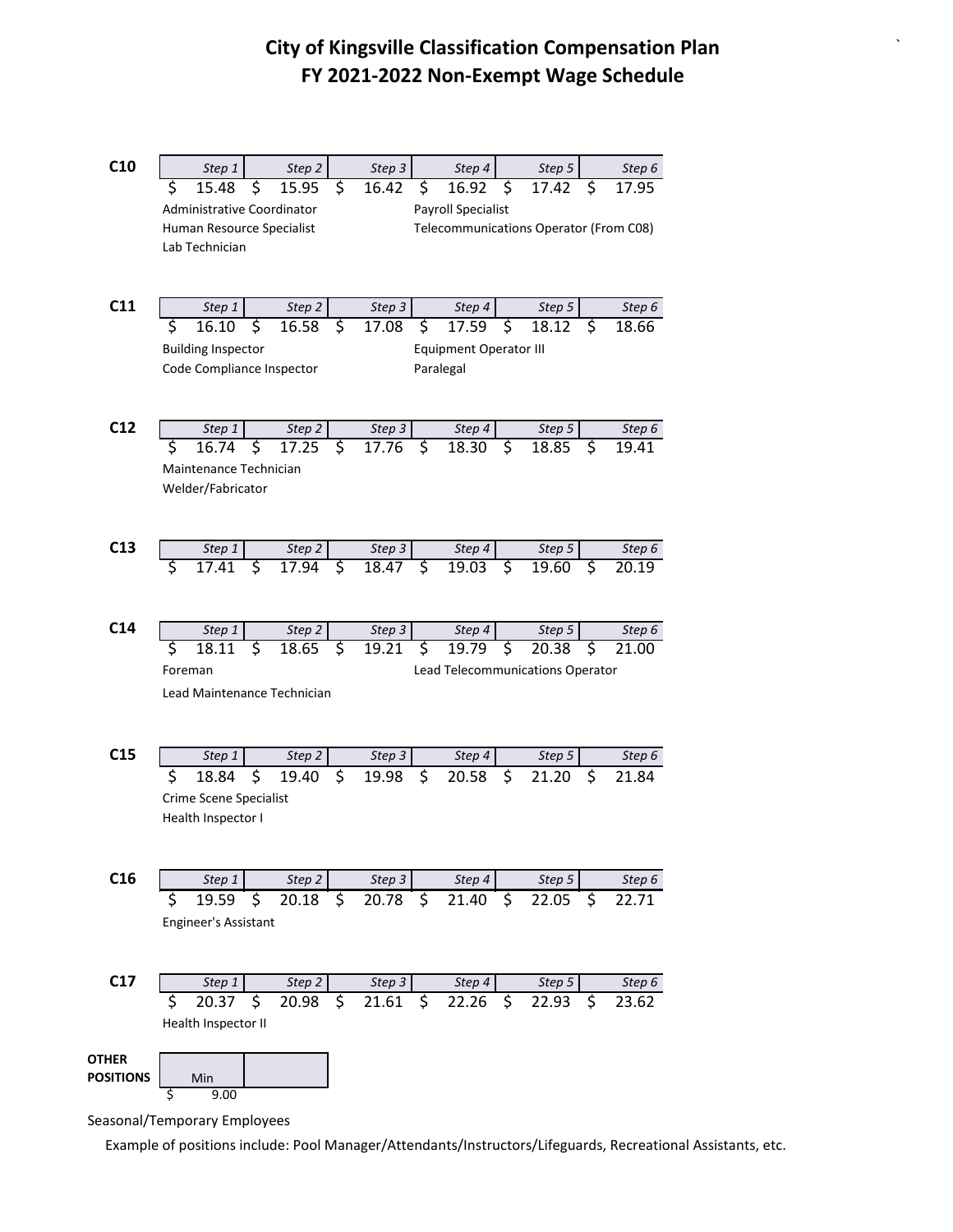`

Step increases are calculated from Step placement at time of hire. Employees progress to the next Step upon completion of 1 year, 3 year, 6th year, 10th year and 15th year or until reach Step 6. Steps 7 & Step 8 are limited to employees in those steps as of October 1, 2016.

The hourly chart shall be relevant to all non-exempt, non-civil service employees maintaining a

position in the same CLASS, unless otherwise approved by the City Manager.

### **CERTIFICATION PAY - NON-EXEMPT AND EXEMPT EMPLOYEES (EXCLUDES CIVIL SERVICE PERSONNEL)**

\* Rounding may be required for payroll purposes.

#### Per Pay

| Period |  | Agency                                     | Level/Class                         |  |  |  |
|--------|--|--------------------------------------------|-------------------------------------|--|--|--|
| Ś.     |  | 11.54 TCFP - Fire Inspector                |                                     |  |  |  |
|        |  | <b>TCFP - Fire Instructor</b>              |                                     |  |  |  |
| \$     |  | 13.85 DSHS-Animal Control                  | <b>Basic</b>                        |  |  |  |
|        |  | EPA - Refrigerant Recovery and Recycling   | Authorized EPA Section 609 Approved |  |  |  |
|        |  | FMCSA - Brake Inspectors                   | Authorized FMCSA 49CRF 396.25       |  |  |  |
|        |  | <b>TCFP - Fire Investigator</b>            |                                     |  |  |  |
|        |  | <b>TCFP - Fire Officer</b>                 |                                     |  |  |  |
|        |  | <b>TCEQ</b>                                | $\mathbf{1}$                        |  |  |  |
|        |  | <b>TCEQ</b>                                | D                                   |  |  |  |
|        |  | TCEQ - Backflow Prevention Assembly Tester |                                     |  |  |  |
|        |  | TCEQ - Landscape Irrigator                 |                                     |  |  |  |
|        |  | TCEQ - Landscape Technician                |                                     |  |  |  |
|        |  | <b>TCEQ - Underground Storage Tank</b>     |                                     |  |  |  |
|        |  | <b>TMCEC - MC Deputy</b>                   |                                     |  |  |  |
|        |  | TXDPS - Hazardous Material Endorsement     |                                     |  |  |  |
|        |  | <b>TXDPS</b>                               | <b>CDL</b>                          |  |  |  |
| Ś.     |  | 16.00 TDLR - Code Enforcement Officer      | <b>Basic</b>                        |  |  |  |
|        |  | <b>TMCEC - MC Deputy</b>                   | Ш                                   |  |  |  |
|        |  | PARALEGAL                                  |                                     |  |  |  |
| \$     |  | 18.47 TCEQ                                 | $\mathsf{C}$                        |  |  |  |
|        |  | TDA - Pesticide Applicator                 | License                             |  |  |  |
| \$     |  | 25.39 TCEQ                                 | $\mathbf{H}$                        |  |  |  |
|        |  | <b>TCEQ</b>                                | B                                   |  |  |  |
|        |  | TCOLE - Telecommunications                 | License                             |  |  |  |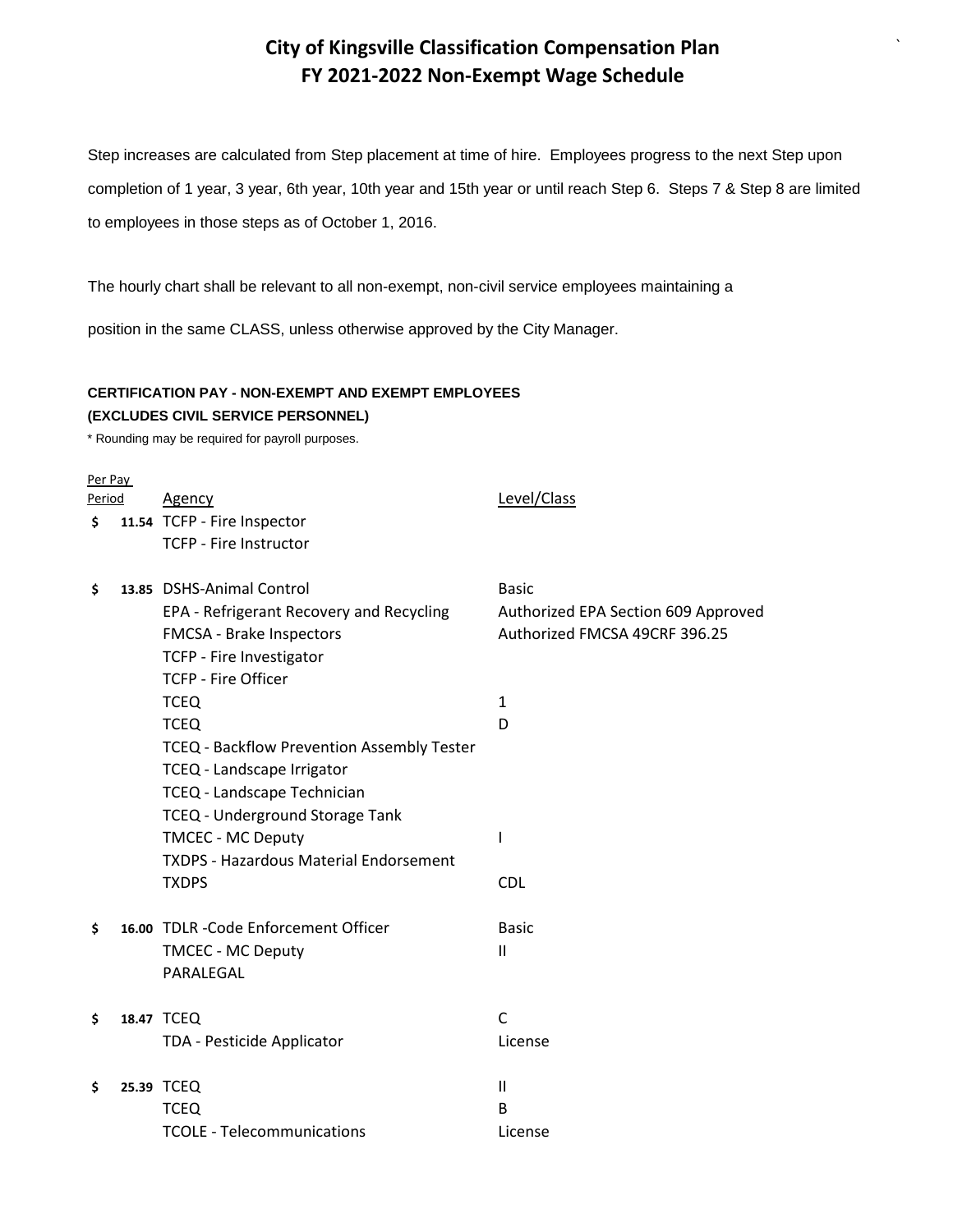`

| \$ | 39.24 TCEQ                        | Ш           |
|----|-----------------------------------|-------------|
|    | <b>TCEQ</b>                       | Α           |
|    | <b>TCOLE - Telecommunications</b> | Advanced    |
|    | <b>GFOA</b>                       | CGFO        |
|    | <b>IIMC</b>                       | <b>CMC</b>  |
|    | <b>SHRM</b>                       | <b>SCP</b>  |
| Ś  | 46.15 TCOLE - Telecommunications  | Master      |
|    | <b>TCOLE - Police</b>             | Master      |
|    |                                   |             |
|    | <b>TCFP - Firefighter</b>         | Master      |
|    | <b>CPA</b>                        |             |
|    | <b>TMCC</b>                       | <b>TRMC</b> |
|    | <b>HRCI</b>                       | <b>SPHR</b> |
|    |                                   |             |

**LONGEVITY PROGRAM -** \$ 5 per month per year of service - maximum 25 years